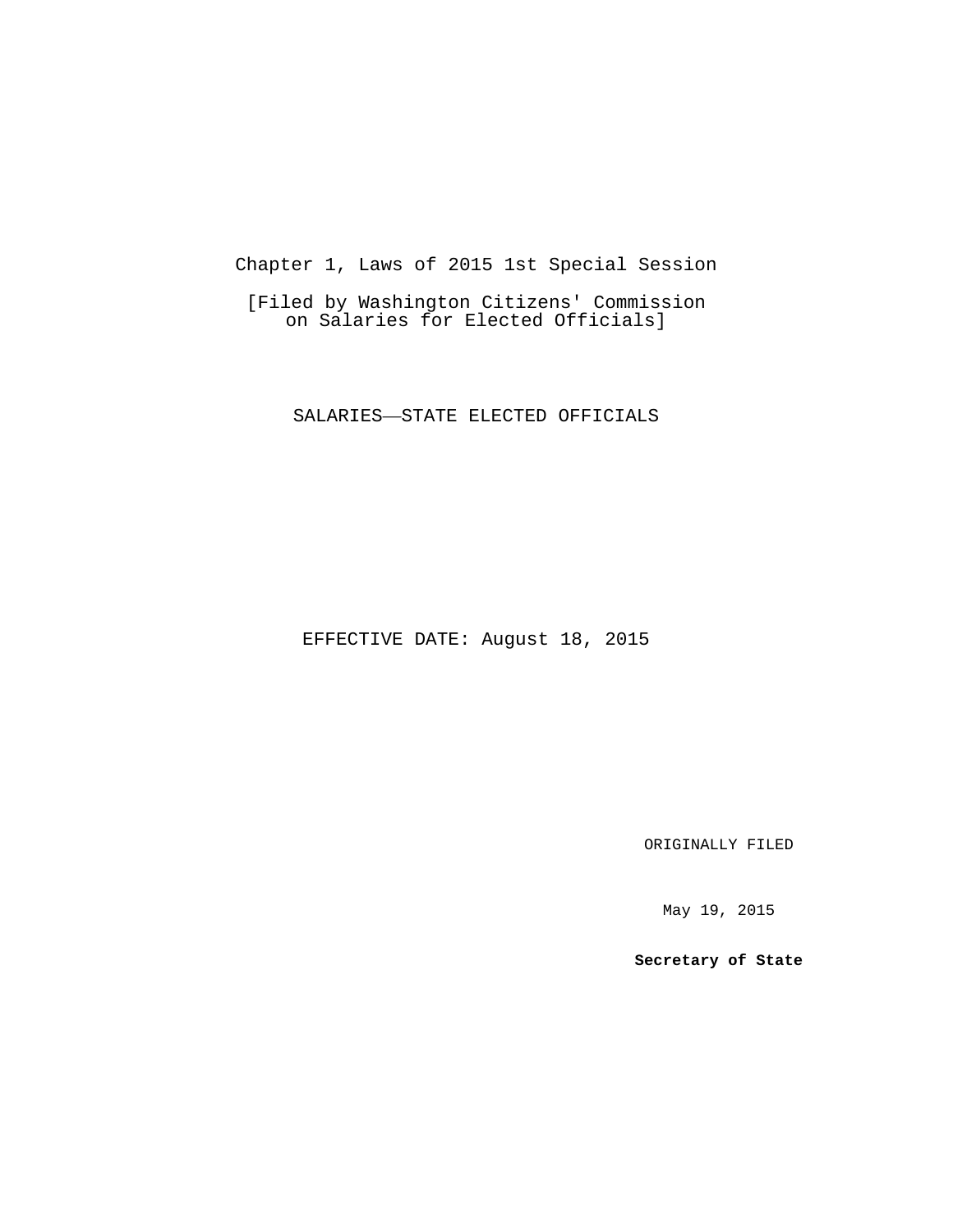AN ACT Relating to salaries of elected officials; and amending RCW 43.03.011, 43.03.012, and 43.03.013.2

 BE IT ENACTED BY THE WASHINGTON CITIZENS' COMMISSION ON SALARIES FOR ELECTED OFFICIALS OF THE STATE OF WASHINGTON:4

 **Sec. 1.** RCW 43.03.011 and 2013 c 340 s 1 are each amended to read as follows:6

 Pursuant to Article XXVIII, section 1 of the state Constitution and RCW 43.03.010 and 43.03.310, the annual salaries of the state elected officials of the executive branch shall be as follows:

10 (1) Effective September 1, ((2012)) 2014:

| 11 |                                                            |         |
|----|------------------------------------------------------------|---------|
| 12 | (b) Lieutenant governor. \$ $((93,948))$                   |         |
| 13 |                                                            | 97,000  |
| 14 | (c) Secretary of state. \$ 116,950                         |         |
| 15 |                                                            |         |
| 16 |                                                            | 125,000 |
| 17 |                                                            |         |
| 18 | (f) Attorney general. \$ 151,718                           |         |
| 19 | (g) Superintendent of public instruction. \$ $((121,618))$ |         |
| 20 |                                                            | 127,772 |
| 21 | (h) Commissioner of public lands. $\frac{1}{21,618}$ )     |         |
|    | 15SALARYSCHEDULE.SL<br>p. 1                                |         |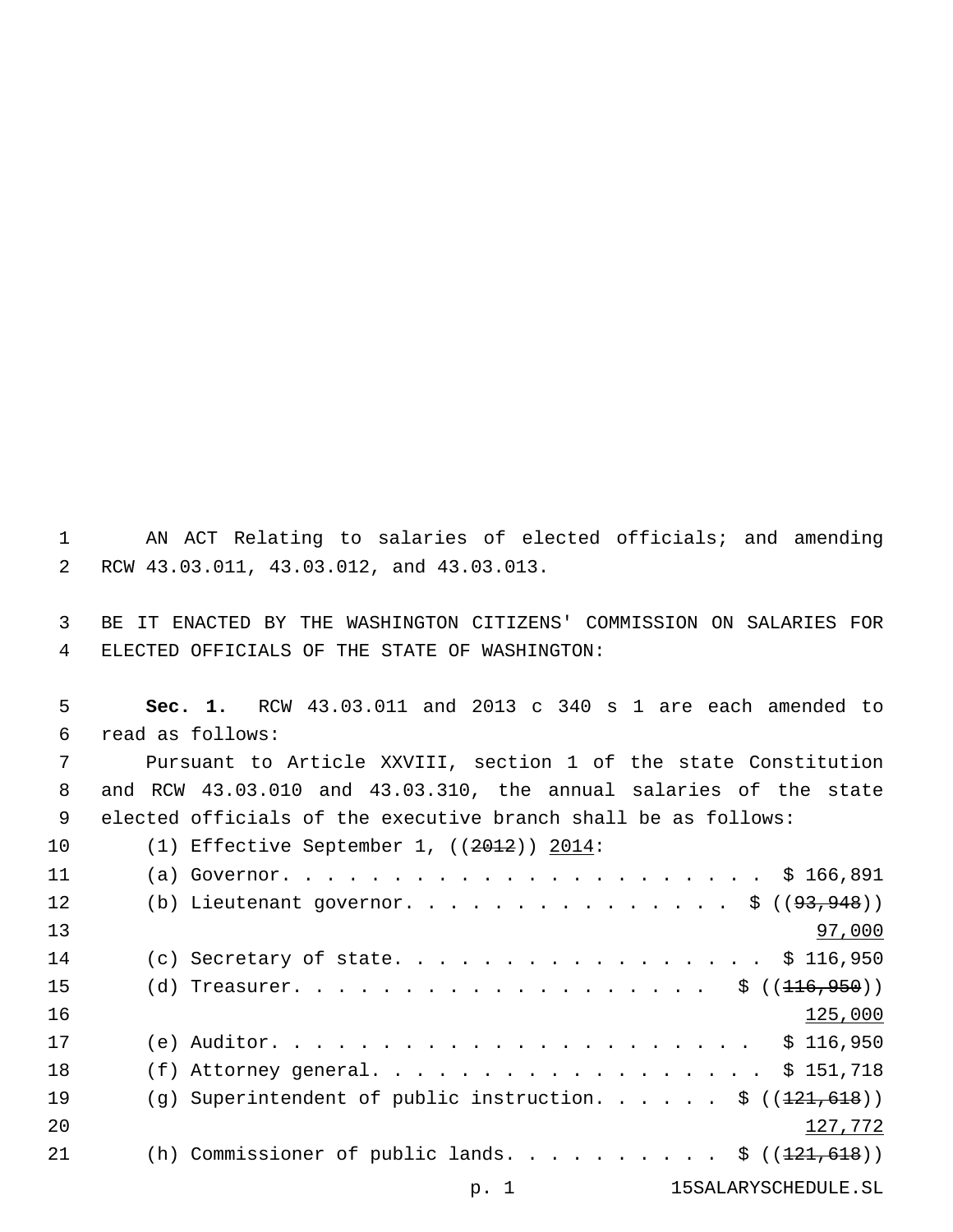| $\mathbf 1$    |                                             |    | 124,050        |
|----------------|---------------------------------------------|----|----------------|
| $\overline{2}$ | (i) Insurance commissioner.                 |    | \$116,950      |
| 3              | (2) Effective September 1, $((2013))$ 2015: |    |                |
| $\overline{4}$ | $(a)$ Governor.                             |    | \$((166, 891)) |
| 5              |                                             |    | 171,898        |
| 6              | (b) Lieutenant governor.                    | \$ | ( (97, 000) )  |
| 7              |                                             |    | 100,880        |
| 8              | (c) Secretary of state.                     |    | \$((116, 950)) |
| 9              |                                             |    | 120,459        |
| 10             | $(d)$ Treasurer.                            |    | \$((125,000))  |
| 11             |                                             |    | 133,750        |
| 12             | $(e)$ Auditor.                              |    | \$((116, 950)) |
| 13             |                                             |    | 120,459        |
| 14             | (f) Attorney general.<br>$\frac{1}{2}$      |    | \$((151, 718)) |
| 15             |                                             |    | 156,270        |
| 16             | (g) Superintendent of public instruction.   |    | \$((124,050))  |
| 17             |                                             |    | 132,883        |
| 18             | (h) Commissioner of public lands. $\ldots$  |    | \$((124,050))  |
| 19             |                                             |    | 130,253        |
| 20             | (i) Insurance commissioner.                 |    | \$((116, 950)) |
| 21             |                                             |    | 121,628        |
| 22             | (3) Effective September 1, $((2014))$ 2016: |    |                |
| 23             | (a) Governor.                               | S. | ( (166, 891) ) |
| 24             |                                             |    | 173,617        |
| 25             | (b) Lieutenant governor.                    | \$ | ( (97, 000) )  |
| 26             |                                             |    | 101,889        |
| 27             | (c) Secretary of state.                     |    | \$((116, 950)) |
| 28             |                                             |    | 121,663        |
| 29             | $(d)$ Treasurer.                            |    | \$((125,000))  |
| 30             |                                             |    | 140,438        |
| 31             |                                             |    | \$((116, 950)) |
| 32             |                                             |    | 121,663        |
| 33             | (f) Attorney general.                       |    | \$((151, 718)) |
| 34             |                                             |    | <u>159,395</u> |
| 35             | $(g)$ Superintendent of public instruction. |    | \$((127, 772)) |
| 36             |                                             |    | 134,212        |
| 37             |                                             |    | \$((124,050))  |
| 38             |                                             |    | 132,858        |
| 39             | $(i)$ Insurance commissioner.               |    | \$((116, 950)) |
| 40             |                                             |    | <u>124,061</u> |
|                |                                             |    |                |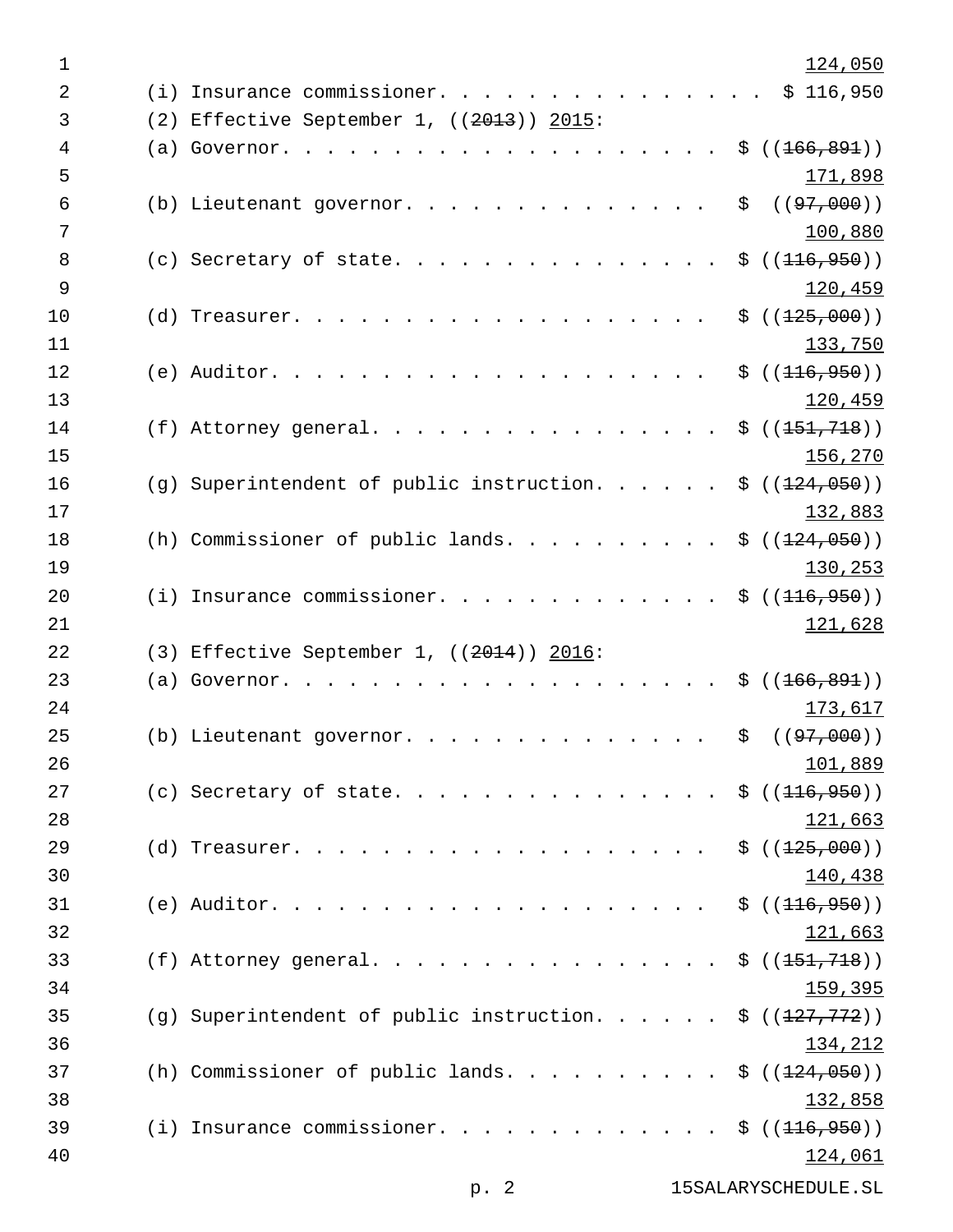(4) The lieutenant governor shall receive the fixed amount of his or her salary plus 1/260th of the difference between his or her salary and that of the governor for each day that the lieutenant governor is called upon to perform the duties of the governor by reason of the absence from the state, removal, resignation, death, or 6 disability of the governor.

7 **Sec. 2.** RCW 43.03.012 and 2013 c 340 s 2 are each amended to 8 read as follows:

9 Pursuant to Article XXVIII, section 1 of the state Constitution 10 and RCW 2.04.092, 2.06.062, 2.08.092, 3.58.010, and 43.03.310, the 11 annual salaries of the judges of the state shall be as follows:

12 (1) Effective September 1, ((2012)) 2014:

13 (a) Chief justice of the supreme court. . . . . . . . \$172,531 14 (b) Justices of the supreme court. . . . . . . .  $\frac{1}{9}$  ((164,221)) 15 172,531 16  $((+b))$   $(c)$  Judges of the court of appeals. . . . \$  $((156,328))$ 17 17 164,238 18  $((\text{+e})^{\circ})$  (d) Judges of the superior court. . . . . . \$ ((<del>148,832</del>)) 19 19 156,363 20  $((\{d\})$  (e) Full-time judges of the district court.  $\frac{1}{2}(1, 710)$ 21 **148,881** 22 (2) Effective September 1, ((2013)) 2015: 23 (a) Chief justice of the supreme court. . . . . . . . \$182,020 24 (b) Justices of the supreme court. . . . . . . .  $\frac{1}{9}$  ((167,505)) 25 179,432 26 ( $(\overline{(+b)})$  (c) Judges of the court of appeals. . . . \$ ( $(\overline{+59}, \overline{455})$ ) 27 and 200 and 200 and 200 and 200 and 200 and 200 and 200 and 200 and 200 and 200 and 200 and 200 and 200 and 200 and 200 and 200 and 200 and 200 and 200 and 200 and 200 and 200 and 200 and 200 and 200 and 200 and 200 and 28  $((+e))$  (d) Judges of the superior court. . . . . \$  $((1-51,809))$ 29 162,618 30  $((\{d\}))(e)$  Full-time judges of the district court. \$  $((144, 544))$ 31 154,836 32 (3) Effective September 1, ((2014)) 2016: 33 (a) Chief justice of the supreme court. . . . . . . . \$185,661  $34$  (b) Justices of the supreme court. . . . . . . . \$  $((172, 531))$ 35 183,021 36  $((\overline{a}))(\overline{c})$  Judges of the court of appeals. . . . \$  $((\overline{164},\overline{238}))$ 37 174,224 38  $((+e))$   $(d)$  Judges of the superior court. . . . . \$  $((156, 363))$ 39 165,870 p. 3 15SALARYSCHEDULE.SL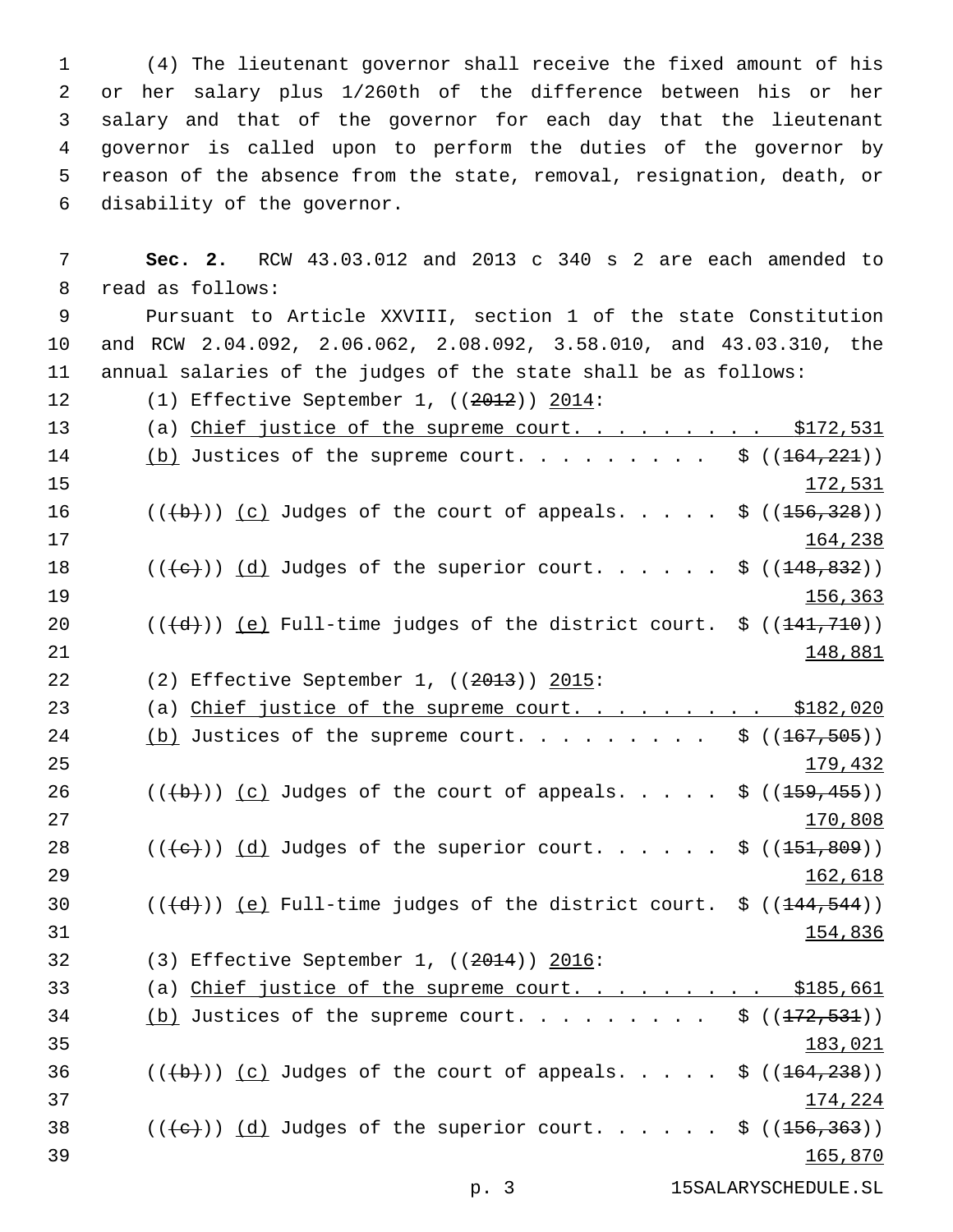1  $((\{d\}))(e)$  Full-time judges of the district court.  $\zeta((148,881))$ 2 157,933 3 (4) The salary for a part-time district court judge shall be the 4 proportion of full-time work for which the position is authorized, 5 multiplied by the salary for a full-time district court judge. 6 **Sec. 3.** RCW 43.03.013 and 2013 c 340 s 3 are each amended to 7 read as follows: 8 Pursuant to Article XXVIII, section 1 of the state Constitution 9 and RCW 43.03.010 and 43.03.310, the annual salary of members of the 10 legislature shall be: 11 (1) Effective September 1, ((2012)) 2014: 12 (a) Legislators. . . . . . . . . . . . . . . . . . . . \$ 42,106 13 (b) Speaker of the house. . . . . . . . . . . . . . . \$ 50,106 14 (c) Senate majority leader. . . . . . . . . . . . . . \$ 50,106 15 (d) House minority leader. . . . . . . . . . . . . . \$ 46,106 16 (e) Senate minority leader. . . . . . . . . . . . . . \$ 46,106 17 (2) Effective September 1, ((2013)) 2015: 18 (a) Legislators. . . . . . . . . . . . . . . . . \$ ((42,106)) 19  $\frac{45,474}{ }$ 20 (b) Speaker of the house. . . . . . . . . . . . . \$ ((50,106)) 21 54,114 22 (c) Senate majority leader. . . . . . . . . . . . \$  $((50, 106))$ 23 54,114 24 (d) House minority leader.  $\cdots$  . . . . . . . . . \$  $((46,106))$ 25 **49,794** 26 (e) Senate minority leader. . . . . . . . . . . . \$ ((46,106)) 27 **49,794** 28 (3) Effective September 1, ((2014)) 2016: 29 (a) Legislators. . . . . . . . . . . . . . . . . \$ ((42,106)) 30 46,839 31 (b) Speaker of the house. . . . . . . . . . . . .  $\frac{1}{50,106}$ ) 32 55,738 33 (c) Senate majority leader. . . . . . . . . . . . \$  $((50, 106))$ 34 55,738 35 (d) House minority leader. . . . . . . . . . . .  $\frac{1}{9}$  ((46,106)) 36 51,288 37 (e) Senate minority leader.  $\cdots$  . . . . . . . . . \$  $((46,106))$ 38 51,288